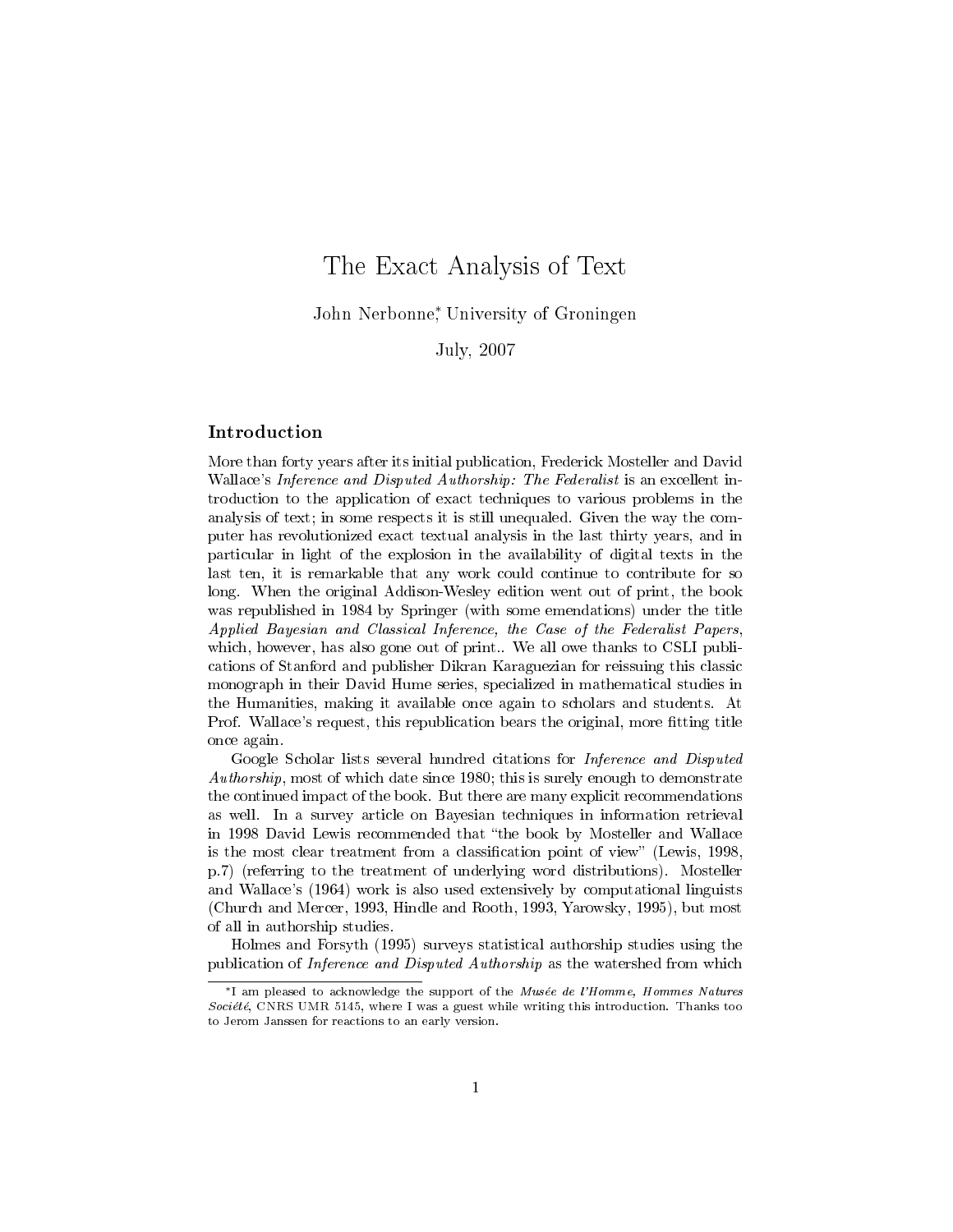they begin. Joseph Rudman says of authorship studies in general (Rudman, 2002):

The study that arguably is the most famous and the most successful is the Mosteller and Wallace work on the twelve disputed Federalist papers. [...] Almost every non-traditional authorship study [...] cites Mosteller and Wallace for one reason or another.

In the remainder of this brief introduction we review some of the ways in which Mosteller & Wallace's book has been influential, especially in popularizing Bayesian analysis, in indicating how texts may be classified according to various criteria, and, in particular, how authorship may be inferred.

## Bayesian Analysis

We first sketch very roughly the basic ideas of Bayesian analysis. Our hope is to capture the interest of those who might other avoid this topic (or this book) as too technical. This is the background provided to introductory students in Humanities Computing at the University of Groningen to interest them in text analysis using Bayesian techniques. The basic ideas are genuinely simple, as we shall see.

Thomas Bayes (1702-1761) studied conditional probability of the sort we are confronted with daily, for example, when we read that young drivers are more likely to violate traffic laws than older ones, that the religious tend to be politically conservative, or that better educated people live longer (we ignore whether the claims are true). To see the simplicity of Bayes's theorem, we use the usual symbolism,  $P(A|B)$  to refer to the probability of A given B. We might then write  $P(L|E)$  to refer to the chance of living long L (say, past 85) given that one's education level is high, E (say college-level or more). The natural view of conditional probability,  $P(A|B)$ , defines it as the proportion of probability reserved for the co-occurrence (joint occurrence) of  $A$  and  $B$  as compared to the probability of B:

## $P(A|B) = P(A, B)/P(B),$

where  $P(A, B)$  denotes the probability of A and B occurring jointly. Continuing our example, when we speak of the chance of living long given that one's education level is high,  $P(L|E)$ , we proceed from the probability of being highly educated, and then compare the fraction of those highly educated who live long. Saying this another way, we compare the chance of having a college degree and living past the age of 85 to the chance of having a college degree in general (no matter what life span). To see whether the chance of living long is better if one is well educated, we should ask whether  $P(L|E) > P(L|E)$ , where the latter,  $P(L|\overline{E})$ , is the chance of living long if one is not well educated  $(\overline{E})$ . We hope that the symbols begin to feel familiar.

Bayes noticed that there is an intimate relation between  $P(A|B)$  and  $P(B|A)$ , a circumstance which has come to be known as Bayesian inversion. By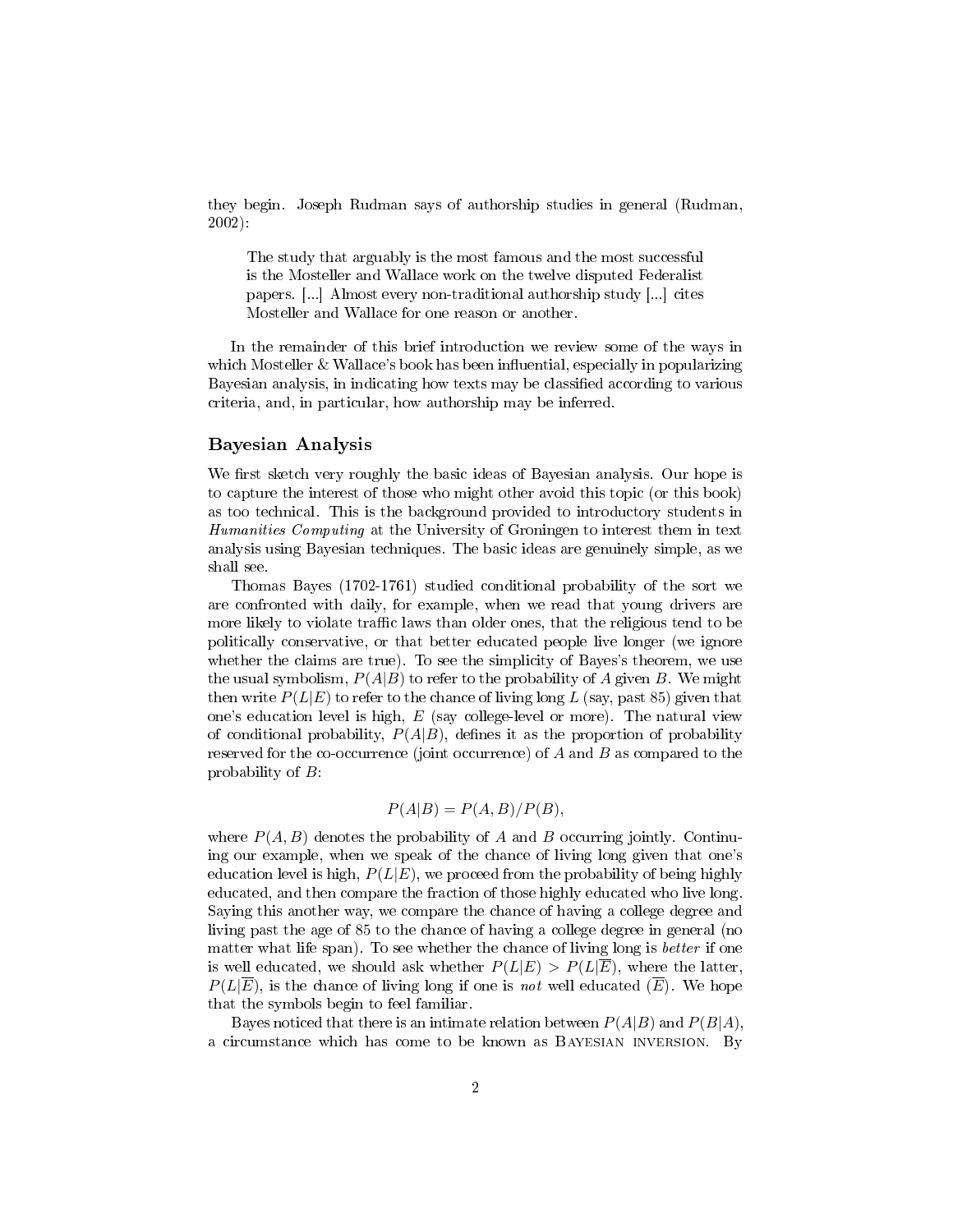simple algebra we see that, given  $P(A|B) = P(A, B)/P(B)$  (def.), it must also be true that  $P(A|B) \cdot P(B) = P(A, B)$ . By the same manipulation we proceed from  $P(B|A) = P(B,A)/P(A)$  (def.) to  $P(B|A) \cdot P(A) = P(B,A)$ . Since  $P(A, B)$  and  $P(B, A)$  both denote the chance of the joint occurrence of  $A$  and  $B$ , they are necessarily the same, so that we may conclude that  $P(A|B) \cdot P(B) = P(B|A) \cdot P(A)$ . Dividing both sides by  $P(B)$  gives us Bayes's theorem (or Bayes's law):

$$
P(A|B) = \frac{P(B|A) \cdot P(A)}{P(B)}
$$

The inversion is critical in cases where it is easier to obtain information about the one conditional probability than the other. We continue immediately to this case.

Bayes's law is applied in Bayesian analysis to the situation where we reason about data  $D$  and hypotheses  $h$ . In this case we proceed from the following instantiation of the general law:

$$
P(h|D) = \frac{P(D|h) \cdot P(h)}{P(D)}
$$

This formulation suggests the interest that Bayesian inversion has held for problems in scientic and technical inference. Reasoning from data to hypotheses is the soul of scientic inference, and Bayes's insight lets us operationalize some aspects of this in a useful fashion. In fact Bayesian analysis normally simplifies the basic step even further.

In the usual situation we are comparing several alternative hypotheses  $h_1, \ldots, h_n$ and asking which is best. In the formulation above we ask which of  $\{P(h_1|D)\dots P(h_n|D)\}\$ is greatest, a specification which is normally formulated  $\operatorname{argmax}_{h_i} P(h_i|D)$ , i.e. for which argument  $h_i$  of the expression does  $P(h_i|D)$  have its maximal value. Because we are normally examining only the single data set, the effect of  $P(D)$ on the right-hand side can never decide which  $h_i$  leads to a maximal value, so that we can ignore it in searching for the optimal  $h$ . This leads us to the statement of Bayes's law as it is normally applied:

$$
\mathrm{argmax}_{h_i} P(h_i|D) = \mathrm{argmax}_{h_i} P(D|h_i) \cdot P(h_i)
$$

The left-hand side of the equation is simply the statement of the problem, for which the right-hand side provides (a recipe for) a solution. Note that there are two terms on the right,  $P(D|h_i)$ , the LIKELIHOOD of the data given the hypothesis, and  $P(h_i)$ , the PRIOR PROBABILITY of the hypothesis, also known simply as the PRIOR. Both are important.

One big reason for the appeal of Bayesian analysis is its undeniable respect for empirical facts. Calculating the likelihoods  $P(D|h_i)$  is always an essential part of a Bayesian analysis, and this normally means collecting a great deal of data noting which  $h_i$  was at play, the present book being no exception. Let's examine this more concretely in order to clarify the way in which working with Bayesian likelihoods is "data driven". Mosteller  $&$  Wallace study the authorship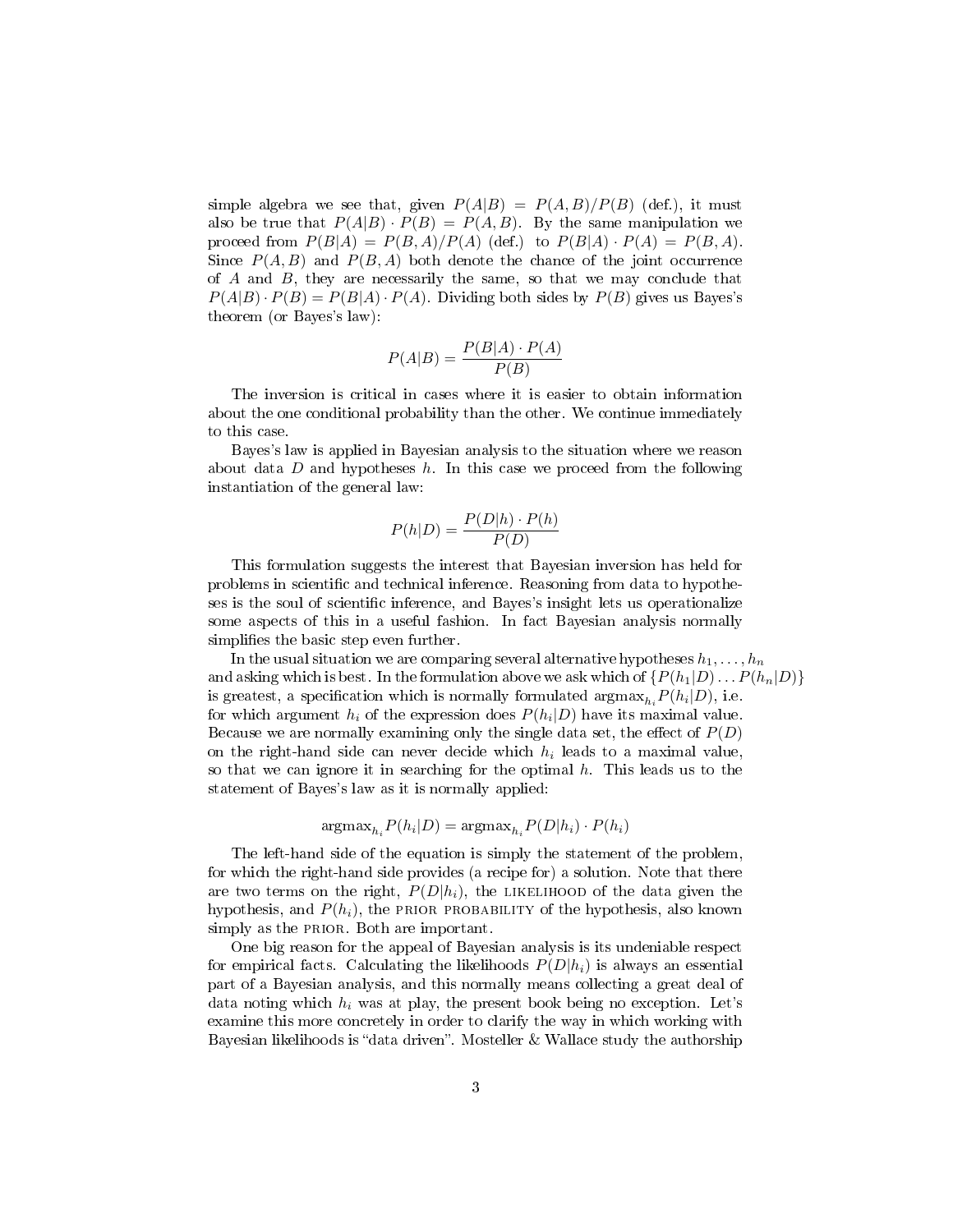of the Federalist Papers, a series of political essays written primarily by Alexander Hamilton and James Madison during the period in which the U.S. constitution was being considered for ratification. Each of the essays was written by one of the two but each was simply signed `Publius', and there has been discussion as to which essays should rightfully be attributed to which man. For each essay, we are therefore asking which  $h_i$ , which we might in this case note as  $h_H$  and  $h_M$  (for Hamilton and Madison, respectively), is responsible for the data. For the purpose of the study, the aspect of the data that was kept in focus was the words used (we return to this below). We are searching for  $\arg\max_{h_i} P(h_i|D)$ , which will depend on a prior probability (which we ignore for the moment) but also on the likelihood  $P(D|h_i)$ . Recalling that we are estimating the relevant aspects of the data by keeping track of which words were used how often, we obtain distinct likelihood estimates for  $h_H$  and  $h_M$  by tracking differences in the counts of the relevant words in those essays for which authorship is known. So the Bayesian inversion has as a necessary step keeping track of when evidence  $(D)$  has been seen in cases in which the  $h_i$  is known. In the case at hand, counts needed to be made of the frequency of relevant words in the Federalist papers (and comparable material) for which authorship is known. These counts allow the estimates of the likelihoods  $P(h_M|D)$  and  $P(h_H|D)$ . The need to attend to estimate empirical likelihoods gives Bayesian analysis its strong empiricist flavor.

The strong empiricist flavor can come to dominate in some studies, where probabilities are modeled very simply and are estimated by simple frequency counts. But the relation between probabilities and frequencies is more complex, since in general many statistical models may be compatible with a given set of frequencies, a fact Mosteller & Wallace take great pains to keep in their reasoning, examining alternative probability distributions (pp.  $32ff$ , p. 66), especially mixtures of distributions, and including re-estimations where the assumptions seem questionable (pp.  $87-88$ ). If only all contemporary studies took such care at this point!<sup>1</sup>

Although Mosteller  $&$  Wallace downplay the role of the prior (their "initial odds") in determining the authorship of the The Federalist Papers (p. 56, p. 264), they acknowledge its importance, which can come to dominate in other areas in which Bayesian analysis has become popular. For example, Bayesian analysis is popular in medicine, where it is seen as part of the movement for "evidencebased medicine" (Guyatt et al., 1992). In medical applications hypotheses are diagnoses which are compared in their ability to explain the data, i.e. the symptoms shown by a patient. When it comes to inspecting the inversions, we may find that several diagnoses could predict the existing symptoms, in which cases the priors can easily dominate, suggesting that the diagnosis should focus on the most frequently occurring illnesses.

It is worth adding one further point to this introductory presentation about

<sup>&</sup>lt;sup>1</sup>Modeling word frequency distributions continues to be problematic. Baayen (2001) recently proposed new models of word frequency distributions which he dubs "Large Number of Rare Event" distributions, which seem promising, but there is still no scholarly consensus about the exact form of linguistic frequency distributions.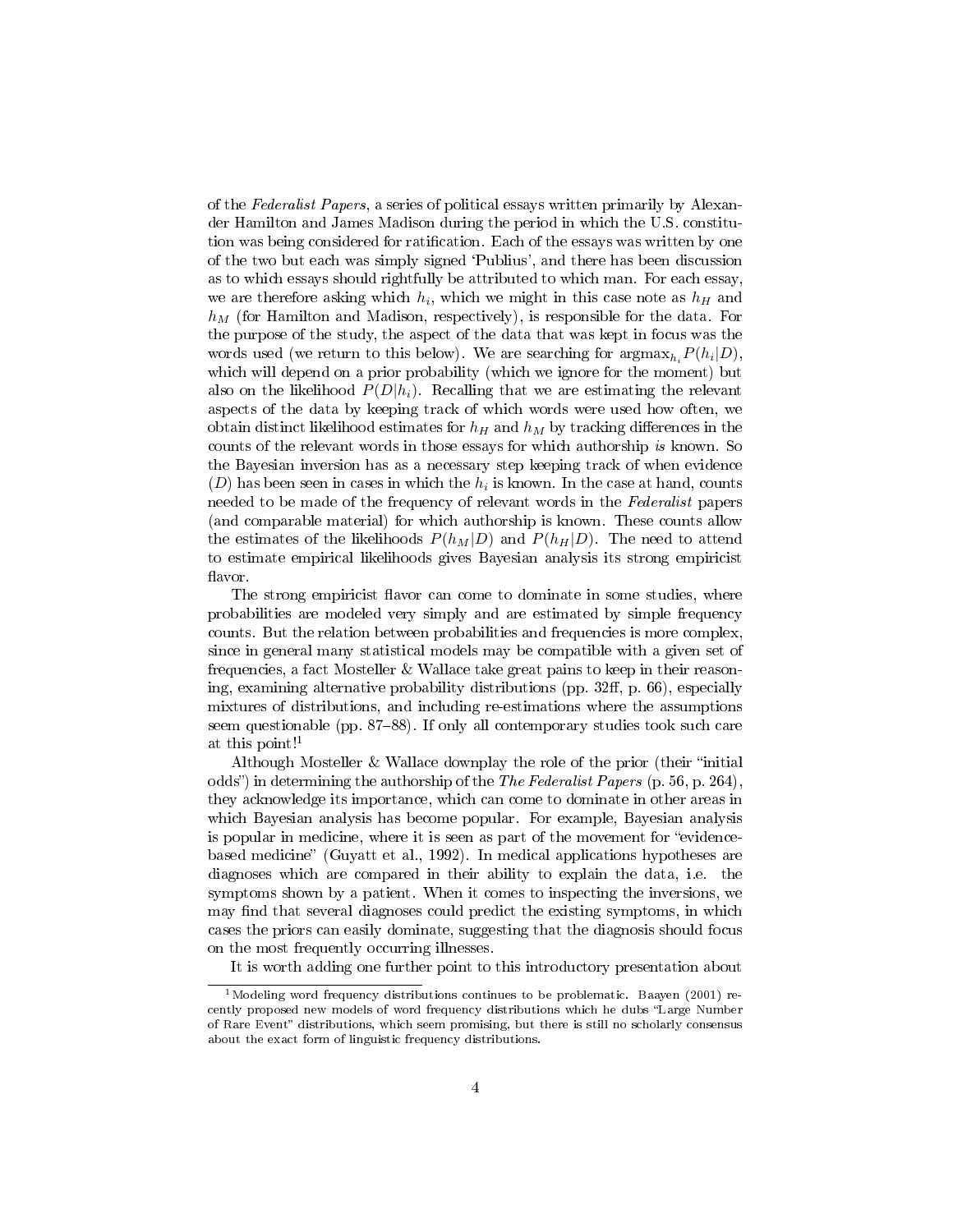the role of assumptions of independence, which we have ignored until now. Mosteller & Wallace calculate the probabilities of words occurring in documents as if the words occurred independently of one another (pp.  $35-37$ , p. 111, p. 115). This allows them to combine chances with respect to hypotheses by simply multiplying the chances of seeing the words used. The problem is that words do not co-occur in a statistically independent way, at least not in general. Mosteller & Wallace are aware of this, and, again, in honorable exception to many subsequent uses of Bayesian analysis, they examine the degree to which this assumption of independence is violated, and attempt to reestimate, correcting for the (few) points at which it fails in their data (p. 84). Mosteller & Wallace do not use the term Naive Bayes to describe an application relying on this independence assumption, but Bayesian analysis in which one assumes that the aspects of the data ones is using for classification are statistically independent has come to be known as Naive Bayes. If the term was invented with intent to add pejorative flavor, it has long since lost that.

All in all, a paradigm example of the applications of Bayesian techniques, and, one which succeeded in contributing to the historical debate about the authorship of an important collection of essays.

#### Bayesian Fortunes

Mosteller & Wallace's success in applying Bayesian analysis did not go unnoticed, and was part of a major increase in the popularity of this sort of work. There are now even textbooks introducing statistical analysis via Bayes rather than via the classical, hypothesis testing mode (Berry, 1996, Albert and Rossman, 2001).

The authors emphasize as well the philosophical advantage for Bayesians in applying statistics to judgments about single events. The alternative is to regard statistical propositions as FREQUENTIST, in which case one seeks to identify classes of events whose frequency distributions may be studied. Concrete propositions attributing authorship are so specific, however, that this interpretation is counterintuitive. Hamilton either did or did not write Federalist paper Nr. 52, to use Mosteller & Wallace's example, and there's little insight gained by considering a class of such events. There was either one such event or none at all.

Bayesian models are used very frequently in (computational) linguistics. One popular application is the disambiguation of words such as `party', which can be a festive gathering, a political organization, someone involved in a legal procedure or arrangement such as a contract, or a predicate meaning something like 'a participant, as in 'he wouldn't be party to the plan'. The hypotheses are these different meanings, and the data is taken to be neighboring words and their syntactic parts of speech, for which likelihoods can be tallied (Yarowsky, 1995). But given how frequently linguists wish to detect latent structure in texts, it is not surprising that Bayesian techniques are part of their standard tool box. And there are further applications that go beyond the detection of latent linguistic structure; Ellison (2007) uses a Baysian model to draw inferences about earlier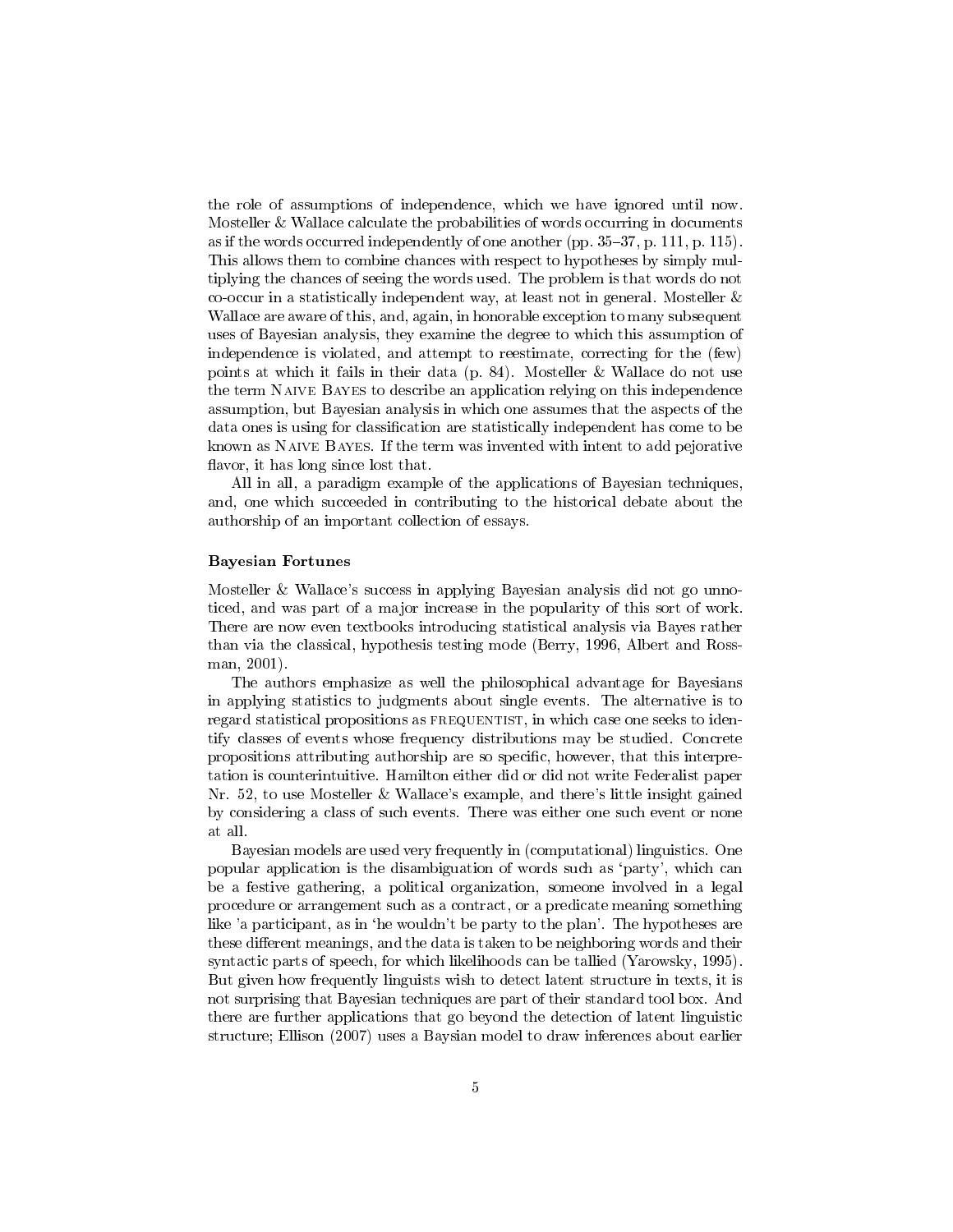language stages, e.g. the existence of sound changes and the fact that words in different languages may be similar in form and meanings due to the fact that they are COGNATE, i.e. descendants of a single word in an earlier historical stage of the language. In Ellison's case the hypotheses are the forms of the word(s) at earlier stages and also the sound changes that lead to new pronunciations, the data are the forms at later stages, and his model compares the chances of arriving at the later forms. Fortuitous overlap (misleadingly similar words) can be compared in likelihood to overlap due to cognacy. There are many other examples in which Baysian reasoning is invoked in contemporary language analysis.

# Text Classification

Inference and Disputed Authorship is devoted to a study in authorship attribution, which Mosteller & Wallace in turn construe as a text classification problem. Surely one of the reasons for the continued high level of interest in the book is the enormous growth in interest in text classification. As Mosteller & Wallace are careful to point out, the classes for the purposes of one classification problem need not be same as the classes for another.

INFORMATION RETRIEVAL  $(IR)$  studies the problem of finding documents that are relevant to the queries of information seekers (Salton and McGill,  $1986$ ).<sup>2</sup> The document classes are therefore no longer defined by their authorship, but rather by their relevance to users' expressed informational needs. While IR was a fairly small field before the advent of the world-wide web, it is now a sizeable industry fed by the apparent impossibility of imposing structure on the web and users' insatiable wishes nonetheless to find their way in it. Bayesian techniques (including especially Naive Bayes) are part of the standard repertoire in (IR) (Lewis, 1998). In addition to using Bayesian techniques to estimate the relevance of the context of a text on the web, most effective systems (notably, Google) likewise include some way of estimating the "authority" of a web site based on the number (and "authority") of web sites which include a pointer to it. We do not wish to suggest that the problem of providing good access to public information is solved, only that Bayesian techniques are proving useful there.

In some ways a converse to the problem of seeking information, there is likewise a problem in excluding importunate information, in particular unwanted email, better known as spam. The problem is therefore the construction of a spam filter, and while the class of text has changed, the problem may still be construed as one of text classification, where the class definitions are now email which the recipient would like to receive" and "email which is the unwanted product of mass mailing" (the intention is that these classes partition the set of incoming email so that each email belongs to exactly one class). Again

<sup>&</sup>lt;sup>2</sup>A much improved instruction to information retrieval is scheduled to appear in 2008, Introduction to Information Retrieval by Christopher Manning, Prabhakar Raghavan, and Hinrich Schütze, Cambridge University Press. As of this writing it is available at Schütze's web page. See http://www-csli.stanford.edu/~schuetze/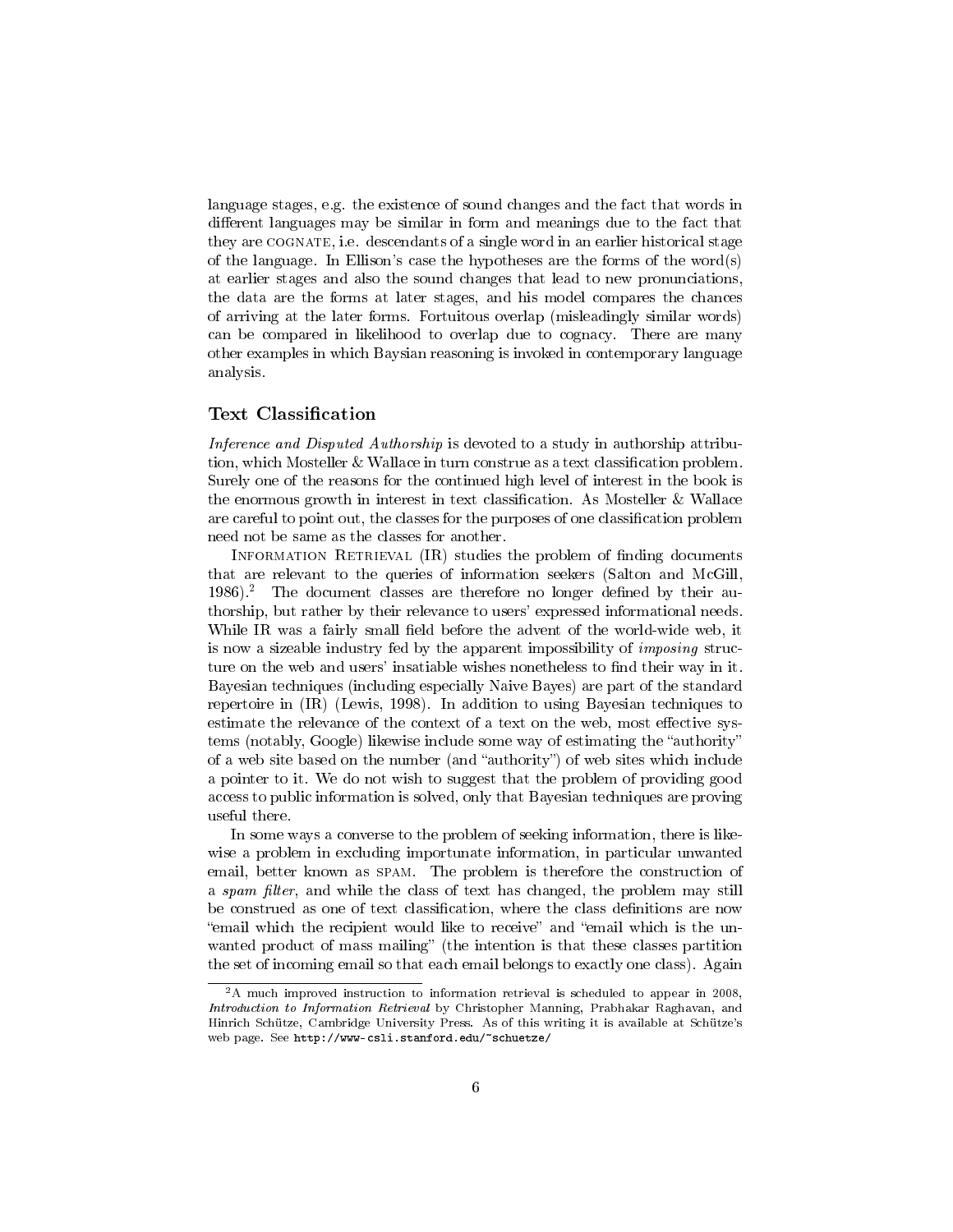Bayesian and, in particular, Naive Bayes techniques have been used with considerable success in constructing spam filters (Sahami et al., 1998, Goodman and Heckerman, 2004), even if experts are not sanguine about the ultimate chances of warding off spam while a small percentage of mass mailing is in fact appreciated (judging by responses, including purchases), and spam broadcasters are able to analyze and circumvent the tactics used by filters.

There are many other applications of text classification, including tracking the mention of a company or public figure through "clippings" from news items, the creation of specialized portals of information such as custom-made newspapers, or portals for elementary school children, etc. Very similar techniques are now also used to classify music, initially for the purpose of retrieving titles and identifying information for users who seek the information based on knowing several measures of melody or a refrain (Brochu and de Freitas, 2003, Typke et al., 2005).

One of the most difficult text classification problems is identifying authorship, the focus of Inference and Disputed Authorship, to which we now turn.

### Authorship

As we have noted, authorship attribution may be viewed as a special form of text classification in which the classes are essentially just the works of given authors. A key question in authorship attribution has been to determine what sorts of evidence might bear on determining authorship. Most work on authorship has accepted two principles which Mosteller  $&$  Wallace introduced; first, one should search for evidence of authorship among high-frequency elements (Chap.2) even when there appear to be "markers", i.e. words that only one of the candidate authors appears to use (or where one candidate author uses the marker much more frequently). If the candidate marker is a high frequency word, such as upon, which Hamilton used with overwhelmingly greater frequency that Madison, then it can contribute soundly to the inference. But low frequency words are not encountered reliably enough to be of much use in authorship attribution (but see below). Holmes (1994:88) cites Bailey approvingly to the effect that the features studied for the purpose of authorship attribution should be "frequent and easily quantifiable and relatively immune from conscious control". Holmes goes to conclude  $(p.104)$  that researchers should be prepared to investigate different sets of variables. As a second point of contribution, we note that Mosteller & Wallace deliberately aggregated over many words of individually weak discriminative value, and subsequent research has followed them in this as well.

Not every researcher has used words as evidence of authorship. Kenny (1982) uses the part of speech of sentence-final words in classical Greek (see also Baayen et al. (1996) and Holmes (1994) for further suggestions about useful evidence other than lexical choice). But students of authorship attribution have largely followed Mosteller & Wallace's lead. John Burrows, one of the acknowledged leaders in the sub-discipline of exact text analysis, worked exclusively with high frequency words in his so-called "delta", an average standard  $(z\text{-score})$  difference for a set of high-frequency words, accepting both parts of the Mosteller & Wal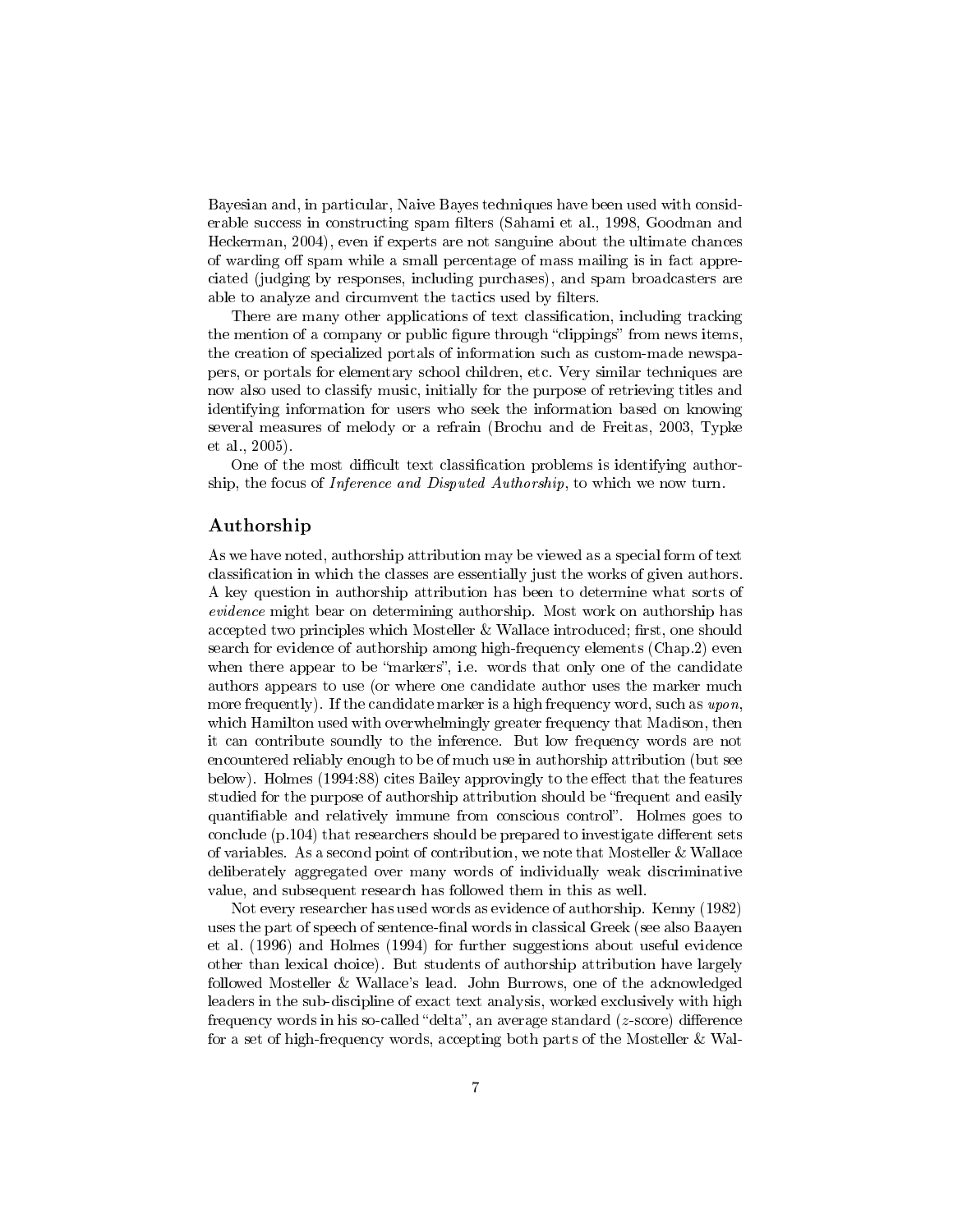lace heritage (Burrows, 2002, 2003). We return to Burrows below, summarizing that there has been remarkably widespread acceptance that high-frequency elements provide the most reliable clues, reflecting, as they do, unconscious tendencies of authors. It is striking that Mosteller & Wallace's conclusion still stands, but even more striking that exactly the same reasoning is offered after so many years (noting again the advice above of Bailey, quoted by Holmes).

The attribution of authorship in the case of literary texts regularly inspires new technical and scholarly work (Hoover, 2004, Rudman, 2002) as scholars attempt to tease apart e.g. effects of authorship from editorial effects, the effects of depicting characters, and authorial purpose (e.g., whether an author was reacting to a specific piece).

In recent work, motivated by the wish to find discriminating indications that would jibe better with literary intuition (than the analysis of distributions of highly frequent words), Burrows postulates that "Evidence of authorship pervades whatever anybody writes" (Burrows, 2007, p.28), proposing statistical techniques that function on less frequent words. This very recent paper is, of course, an exception to the general acceptance of the need to focus on high frequency words.

Authorship detection has not attracted new practitioners in the same large numbers as IR, but it is worth noting that applications other than authorship attribution for anonymous literary tests have also been developed, and these add research energy to the field. We close this section by noting several of these.

- The exposure of literary forgery is surely closely related to revealing the authors of anonymous works (Love, 2002, Ch. 10), but it is naturally complicated by the fact that forgers try deliberately to mislead. Love (2002:185), reporting on unpublished work by Burrows, is optimistic about detecting the unconscious speech habits of authors, i.e. of the sort found in the distributions of high-frequency words.
- Forensic linguistics studies language use for its value as legal evidence and as an aid in solving and preventing crime. While most use of authorship techniques are too uncertain for broad use in criminal or civil proceedings, there is interest in pursuing them for their value in solving crime (Chaski, 2005). Issues include the legitimacy of wills and the authorship of documents containing threats.
- Plagiarism may always have been a problem in schools and colleges, but it has become easier to commit and easier to detect since the advent of the internet. Normally plagiarizers copy so much text from unacknowledged sources that the question of statistical inference pales before the question of locating the putative source. Once the source is found, the proof is often overwhelming Uzuner et al. (2005).<sup>3</sup>

 ${}^{3}$ It is much more difficult to detect plagiarism if there is no putative source available for comparison, but this would also seem worthwhile, as it would provide an indication of when the search for an source would be worthwhile, but I do not know of work in this direction.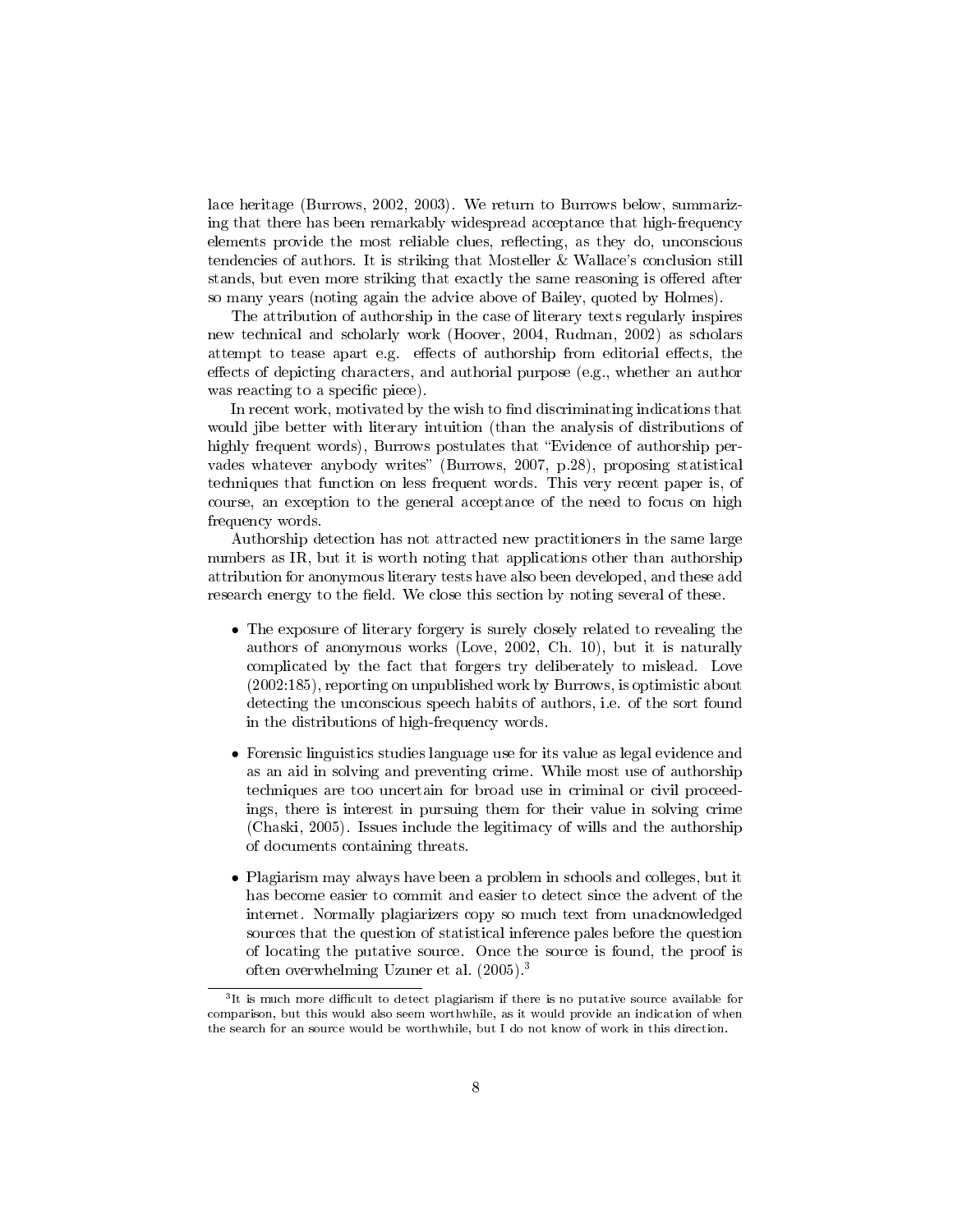• Karina van Dalen-Oskam found a clever use for authorship attribution techniques in analyzing the medieval text *Walewein*, which is known to have been the work of two authors whose division of labor is uncertain. She was able to generate a new hypothesis about the point of division between the sections which were the work of the two writers (van Dalen-Oskam 2007).

Let us end this section by indicating where interested readers might best pursue interests in authorship attribution whetted by the republication of Inference and Disputed Authorship. Holmes (1994) surveys the statistics behind both Mosteller and Wallace's work but also statistical work on authorship attribution since then (what literary scholars, including Rudman (2002), sometimes refer to as "non-traditional authorship studies"). Love  $(2002)$  recommends itself for attention to the many sorts of evidence that have been used in authorship attribution and for an engaging survey of work since the 1960's. His book shows both the energy that has been invested in authorship studies since *Inference* and Disputed Authorship and especially the need to involve domain experts, i.e., literary scholars, in such studies. While neither Mosteller nor Wallace was an expert on eighteenth century language or political thought, we suspect from the great care that was taken in their book to incorporate insights from nonstatistical studies that they might wholeheartedly agree with this development.

### Conclusions and Prospects

The focused contribution of Inference and Disputed Authorship was to develop exact techniques for the analysis of texts, so that it is not surprising that contemporary textbooks devote entire chapters to Mosteller and Wallace's legacy to this field (Lebart and Salem, 1994). As we have noted above, the work has also stimulated further research in computational linguistics, particularly in the problem of disambiguating words; the techniques it championed have become part of the standard set of techniques used in text classication, which are now applied in information retrieval in SPAM detection and even in music retrieval; and even today, more than forty years after its original publication, it is perennially and positively cited in virtually all works on authorship attribution.

# References

- Albert, James and Allan Rossman. 2001. Workshop Statistics: Discovery with Data, A Bayesian Approach. New York and Berlin: Springer.
- Baayen, R. Harald. 2001. Word Frequency Distributions. Dordrecht: Kluwer.
- Baayen, R. Harald, Hans van Halteren, and Fiona Tweedie. 1996. Outside the cave of shadows: Using syntactic annotation to enhance authorship attribution. Literary and Linguistic Computing 11(3):121.
- Berry, Donald. 1996. Statistics: A Bayesian Perspective. London: Duxbury.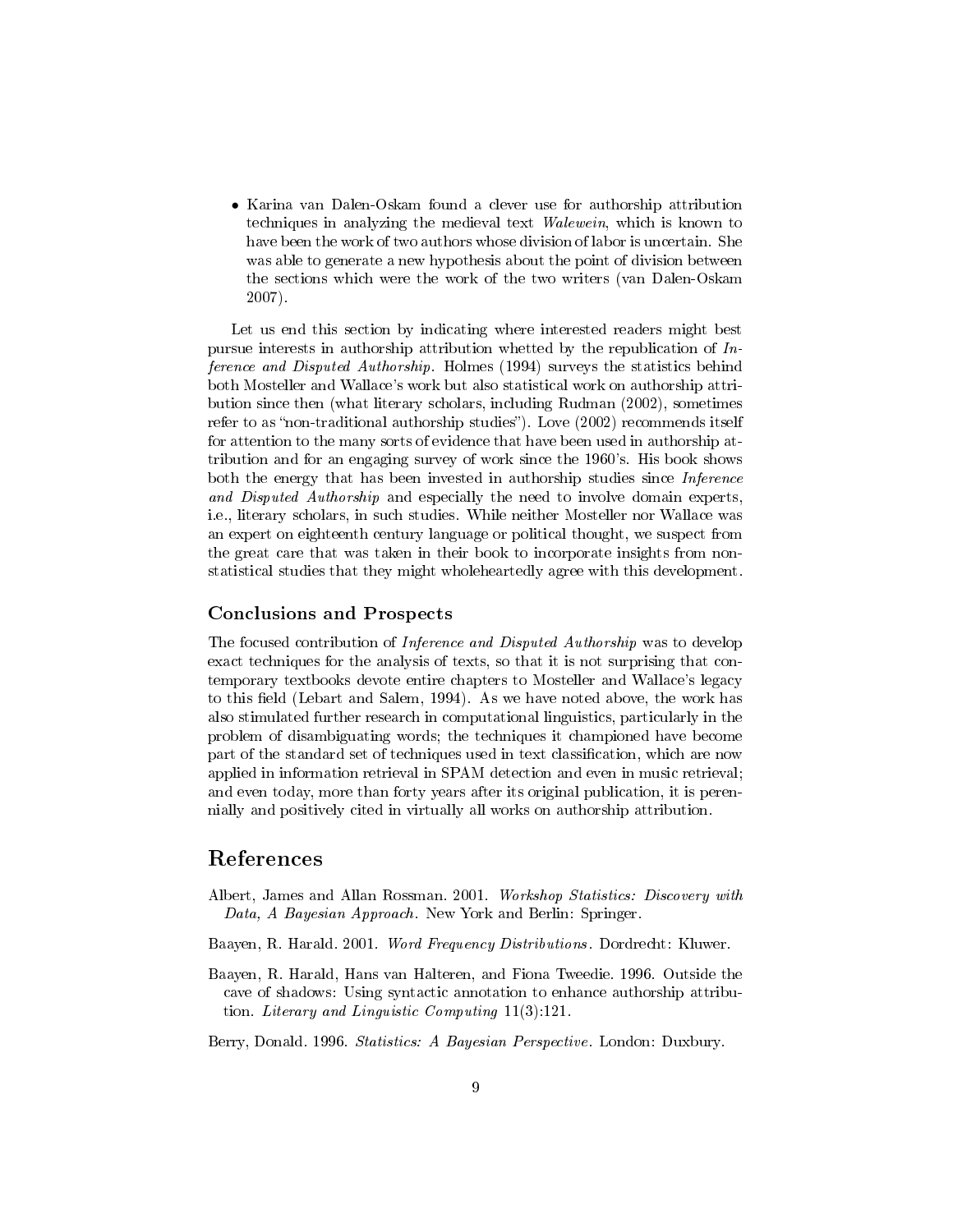- Brochu, Eric and Nando de Freitas. 2003. "Name that song!": A probabilistic approach to querying on music and text. In Advances in Neural Information Processing Systems, vol. 15.
- Burrows, John. 2002. 'Delta': A measure of stylistic difference and a guide to likely authorship. Literary and Linguistic Computing 17:267-287.
- Burrows, John. 2003. Questions of authorship: Attribution and beyond. Computers and the Humanities  $37:1-26$ .
- Burrows, John. 2007. All the way through: Authorship in different frequency strata. Literary and Linguistic Computing 17:27-47.
- Chaski, Carole. 2005. Who's at the keyboard? Authorship attribution in digital evidence investigations. International Journal of Digital Evidence 4(1). http://www.utica.edu/academic/institutes/ecii/ijde/.
- Church, Kenneth and Robert Mercer. 1993. Introduction to the special issue on computational linguistics using large corpora. Computational Linguistics  $19(1)$ : 1-24.
- Dalen-Oskam, Karina van. 2007. Kwantificeren van stijl. Nederlandse Taal- &  $Letterkunde$  123:37-54.
- Ellison, T. Mark. 2007. Bayesian identification of cognates and correspondences. In Computing and Historical Phonology. 9th SIGMORPHON. Shroudsburg, PA: ACL.
- Goodman, Joshua and David Heckerman. 2004. Fighting spam with statistics.  $Significance$  1(2):69-72.
- Guyatt, Gordon, John Cairns, and D. Churchill. 1992. Evidence-based medicine. A new approach to the teaching of medicine. Journal of the American Medical  $Association 268:2420 - 2425.$
- Hindle, Don and Mats Rooth. 1993. Structural ambiguity and lexical relations. Computational Linguistics  $19(1):103-120$ .
- Holmes, David. 1994. Authorship attribution. Computers and the Humanties 28:87106.
- Holmes, David and Richard Forsyth. 1995. The Federalist revisited: New directions in authorship attribution. Literary and Linguistic Computing  $10(2):111-$ 127.
- Hoover, David. 2004. Testing Burrow's Delta. Literary and Linguistic Comput $ing\ 19.477 - 495.$
- Kenny, Anthony. 1982. The Computation of Style: An Introduction to Statistics for Students of Literature and Humanities. Oxford: Pergamon.